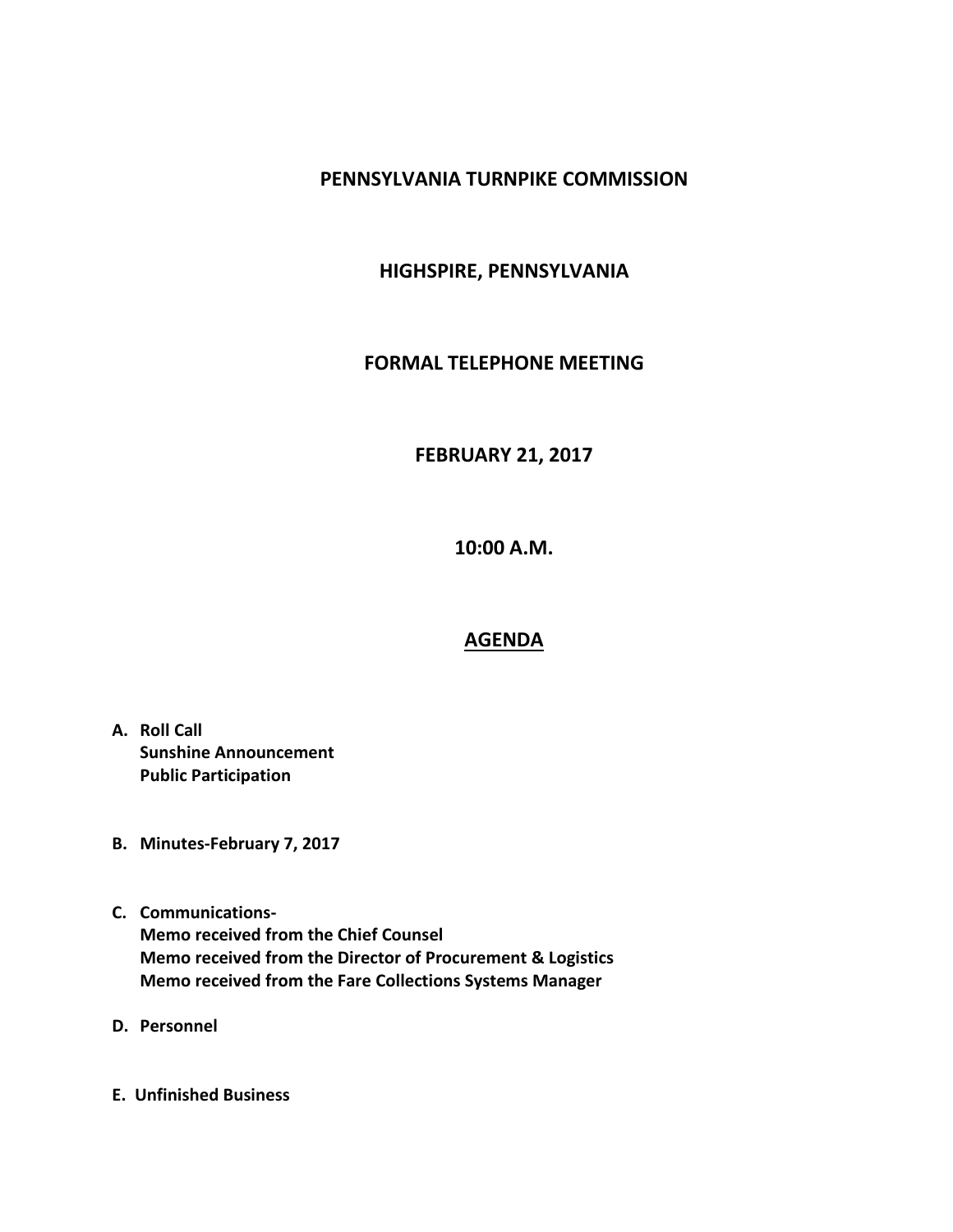#### **1. Items Deferred.**

- **2. Approve the negotiation and execution of the Agreements, Supplements and an Amendment for the items listed in memos "a" through "e":**
	- **a. Supplement Contract #T-242.00T002-3-03 (total reconstruction from MP 242.00 to MP 245.00) with Trumbull Corp., to include the installation of two (2) CCTV assemblies at the Harrisburg West Interchange; at a not-to-exceed amount of \$200,000.00;**
	- **b. Reimbursement Agreement with Duquesne Light Company, to reimburse Duquesne Light Company the cost for the design studies and engineering services for the relocation of its utility lines necessary for construction of the Mon/Fayette Expressway; at a not-to-exceed amount of \$675,000.00;**
	- **c. Settlement in the matter of AECOM USA, Inc., and authorize the Settlement Agreement and Release as prepared by the Legal Department;**
	- **d. Amendment to our agreement with Milliman, Inc. for actuarial valuations, to extend the contract through October 3, 2019 at a not-to-exceed cost of \$60,000.00; and approval to advertise for actuarial valuation services;**
	- **e. Supplemental Agreements with our Authorize Service Providers in Districts 2 and 4, for an incentive program (March 1, 2017 – May 31, 2017) to promote the safe, quick clearance of major traffic incidents; at an approximate cost of \$125,000.00.**
- **3. Approve the Right-of-Way Requests for the items listed in memos "a" through "g":**
	- **a. Approve the plans entitled, "Drawings for Establishing Limited Access Highway and Authorizing Acquisition of Right-of-Way the Southern Beltway State Route 0576, Section 55C1-1 G R/W, and Re-Establishing of Limited Access for State Route 0050, Section A29 R/W and Route 50 Connector Road, and State Route 3001, Section A01 R/W", as prepared by the Engineering department;**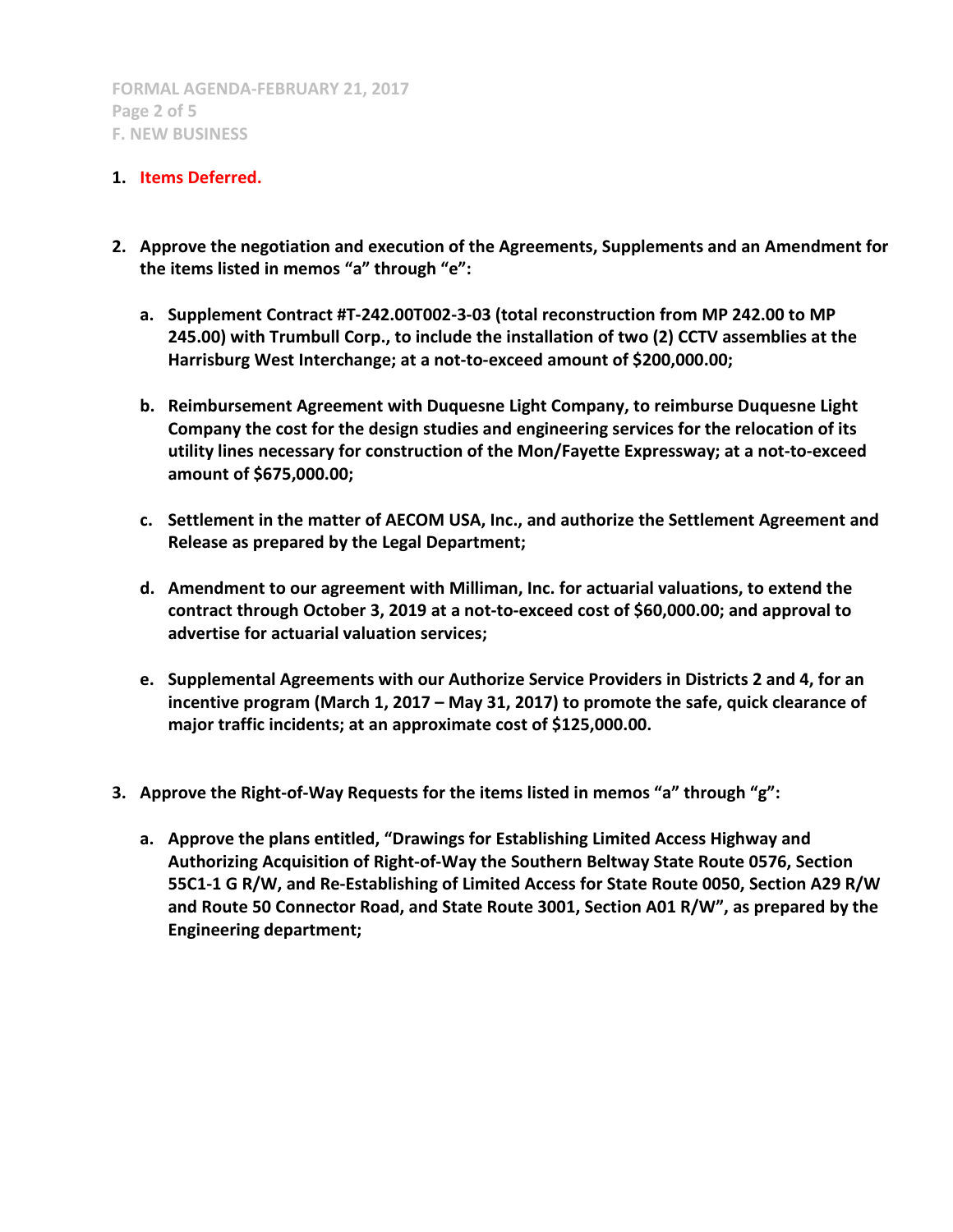**FORMAL AGENDA-FEBRUARY 21, 2017 Page 3 of 5 F. NEW BUSINESS**

- **b. Acquisition of Right-of-Way #17971 (Fairfield Southpointe, LP-owner and MBM Enterprises, LLC dba Southpoint Fieldhouse, LLC-tenant), a partial take parcel necessary for construction of the Southern Beltway, Rt. 22 to I-79, by authorizing payment of \$3,262,612.60 representing fair market value of the tenant owned improvements and pro-rated taxes to Coon & Company, escrow agent; authorize the appropriate Commission officials to execute the Settlement Agreement and other documents that may be required for closing; authorize the payment of additional statutory damages as calculated by the Right-of-Way Administer and approved by the Chief Counsel; and payment of fair market value to the tenant is contingent upon the execution and delivery of a Settlement Agreement as approved by the Legal Department;**
- **c. Acquisition of Right-of-Way #17152 (Margaret Andrews), a partial take parcel necessary for construction of the Southern Beltway, Rt. 22 to I-79, by authorizing payment of \$5,508.25 representing fair market value, pro-rated taxes and Section 710 damages to Margaret Andrews; authorize the appropriate Commission officials to execute the Agreement of Sale and other documents that may be required for closing; authorize the payment of additional statutory damages as calculated by the Right-of-Way Administrator and approved by the Chief Counsel; and payment of fair market value to the property owner is contingent upon the delivery of a deed as approved by the Legal Department;**
- **d. Adopt the proposed Property Acquisition Resolution for Right-of-Way #17984 (Gloria Spagiare, aka Gloria J. Spagiare-owner; Range Resources Appalachia, LLC) a partial take parcel necessary for construction of the Southern Beltway, Rt. 22 to I-79; authorize payment of Estimated Just Compensation of \$23,400.00 to counsel named at a later date; and authorize payment of additional statutory damages as calculated by the Right-of-Way Administrator and approved by the Chief Counsel;**
- **e. Acquisition of Right-of-Way #1102-B1 (Saint John the Baptist Roman Catholic Church aka Saint John's Roman Catholic Church), a partial take parcel necessary for the total reconstruction from MP 128.00 to MP 134.00 by authorizing payment of \$1,150.00 representing fair market value to Saint John the Baptist Roman Catholic Church; authorize the appropriate Commission officials to execute the required settlement documents and other documents that may be required for closing; authorize the payment of additional statutory damages as calculated by the Right-of-Way Administrator and approved by the Chief Counsel; and payment of fair market value to the property owner is contingent upon its delivery of an executed Temporary Construction Easement prepared by the Legal Department;**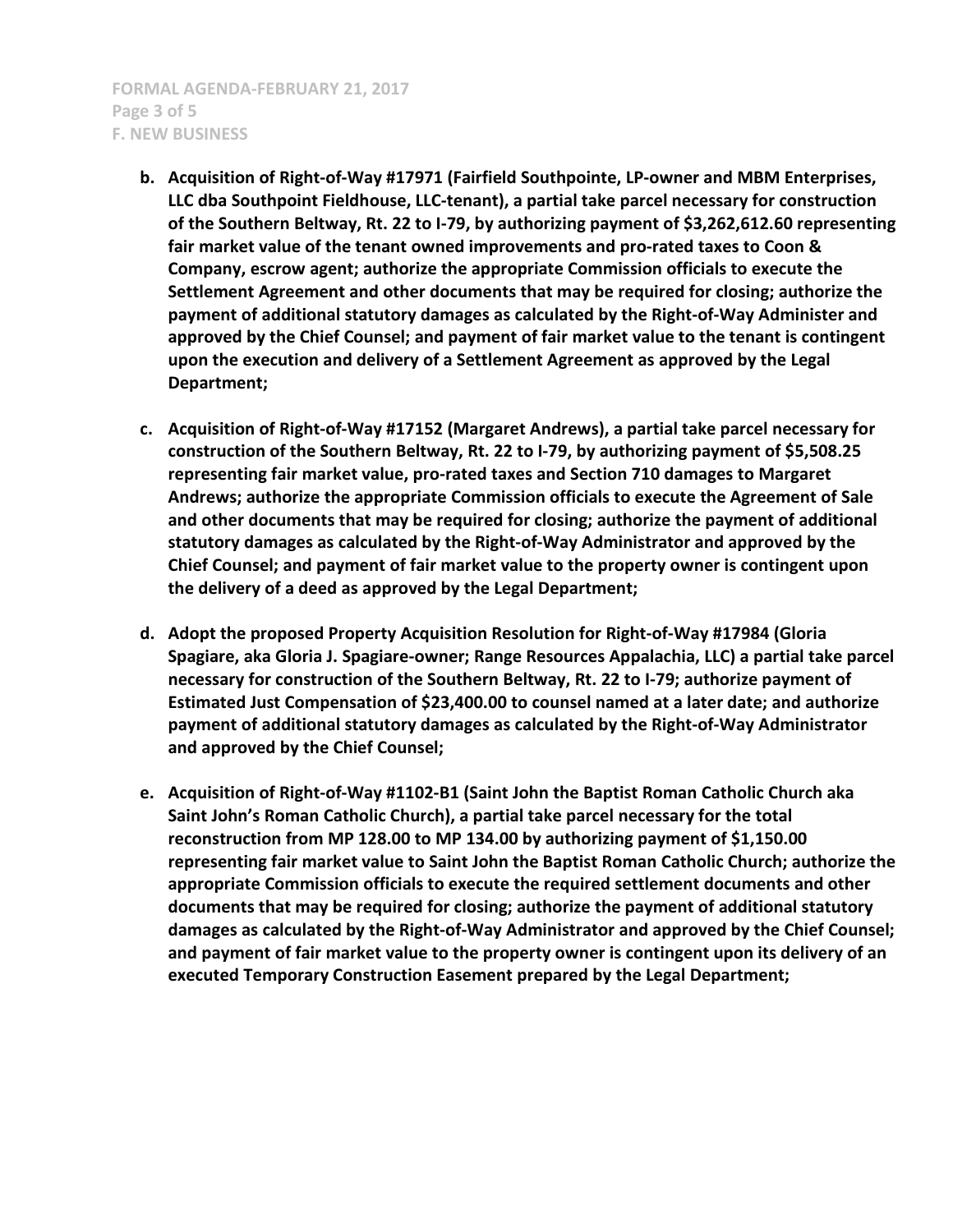**FORMAL AGENDA-FEBRUARY 21, 2017 Page 4 of 5 F. NEW BUSINESS**

- **f. Acquisition of Right-of-Way #1088-A (Ronald Huffman), a partial take parcel necessary for the total reconstruction project from MP 128.00 to MP 134.00 by authorizing payment of \$1,010.50 representing fair market value and pro-rated taxes to Ronald Huffman; authorize the appropriate Commission officials to execute the Agreement of Sale and other documents that may be required for closing; authorize the payment of additional statutory damages as calculated by the Right-of-Way Administrator and approved by the Chief Counsel; and payment of damages to the property owner is contingent upon his delivery of a deed prepared by the Legal Department;**
- **g. Acquisition of Right-of-Way #1105-C (Carolyn J. Doric, Betty Ann Quinn, Joanne Hankinson f/k/a Joanne H. Meszaros and Angela Kay Taggert), a partial take parcel necessary for the total reconstruction from MP 128.00 to MP 134.00 by authorizing payment of \$2,233.00 representing fair market value and pro-rated taxes to Carolyn J. Doric, Betty Ann Quinn, Joanne Hankinson and Angela Kay Taggert; authorize the appropriate Commission officials to execute the Agreement of Sale and other documents that may be required for closing; authorize the payment of additional statutory damages as calculated by the Right-of-Way Administrator and approved by the Chief Counsel; and payment of damages to the property owners is contingent upon their delivery of a deed prepared by the Legal Department.**
- **4. Approve advertising for Contract #T-355.00P001-3-18 for Route 13 connector for the I-95/I-276 Interchange.**
- **5. Approve the Issuance of Purchase Orders for the items listed in memos "a" through "d":**
	- **a. Barco Video Wall upgrade and maintenance for the Traffic Operations Center at the TIP Building, utilizing the Commonwealth's contract with VISTACOM; at a total award of \$402,764.30;**
	- **b. Delineation contract extensions based on the extension of the Commonwealth's contracts and increasing the previously approved amounts for purchases by the following (thru December 2017):**

| <b>Uniquesource</b>   | \$250,000.00 |
|-----------------------|--------------|
| Artuk                 | 125,000.00   |
| <b>Ennis Paint</b>    | 10,000.00    |
| <b>TOTAL RENEWAL:</b> | \$385,000.00 |

- **c. Blue Coat advanced secure gateway, for detection of and protection from malicious internet activity against the PTC network, utilizing the Commonwealth's contract with Comm Solutions; at a cost of \$1,207,026.24;**
- **d. Ten (10) 2017 Ford Fusion SE, utilizing the Commonwealth's contract with Whitmoyer Ford, Inc.; at a total award of \$172,192.10.**